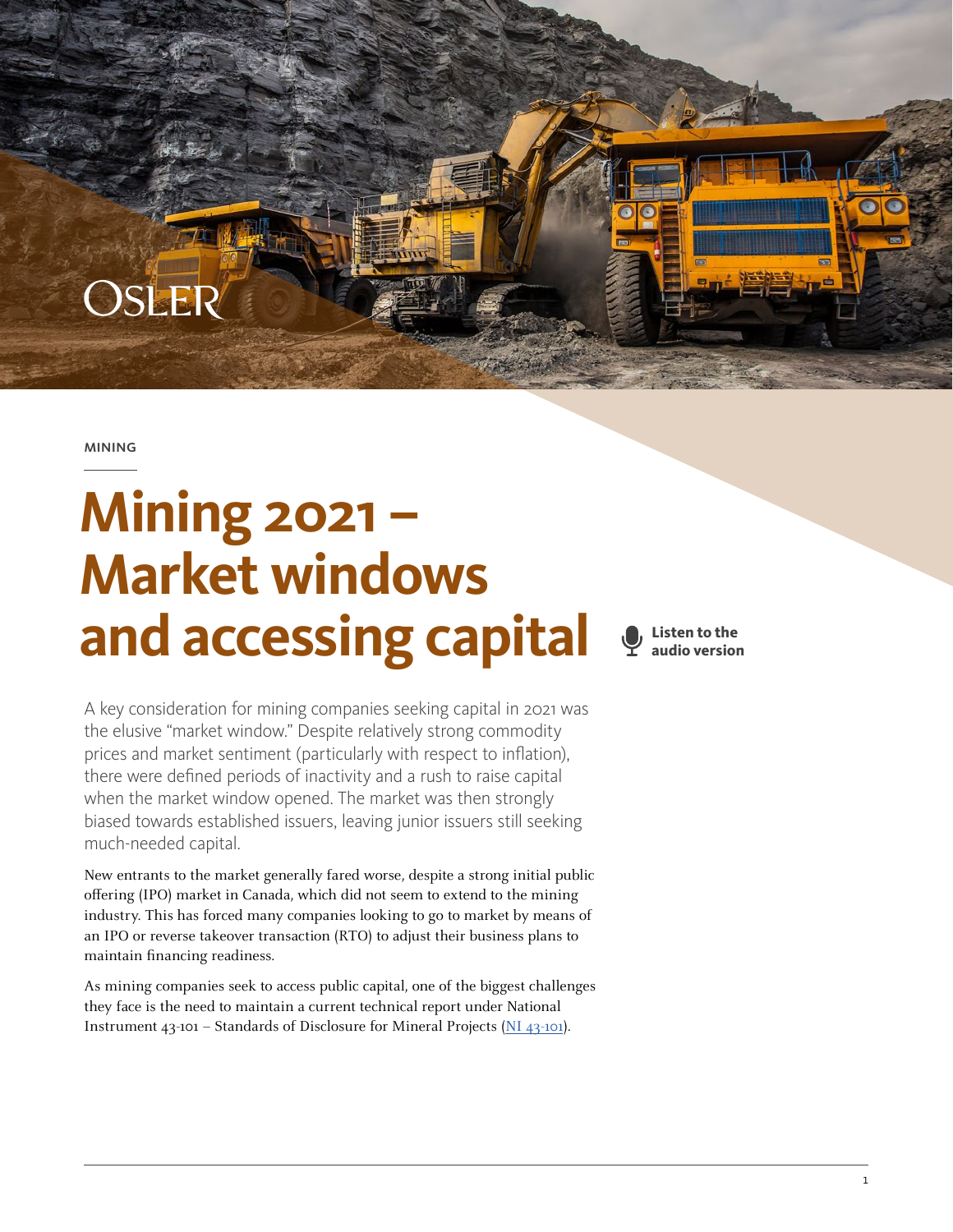## IPO/RTO technical report considerations

A key provision of NI 43-101 is the obligation for issuers to file a current technical report to support scientific or technical information relating to a mineral project on a property material to the issuer in certain prescribed disclosure documents. This includes prospectuses and information circulars where shareholders are asked to approve an acquisition, such as an RTO.

To be considered "current," a report must contain all material scientific or technical information about the project; this can make it difficult to determine a cutoff date for the report where issuers are continuing to explore or develop the project. Additionally, the technical report is generally required to be prepared by or under the supervision of a qualified person (as defined in NI 43-101) who is independent of the issuer. While the independence requirement provides an objective verification of the asset, it also means that the timing of the report is not entirely within the issuer's control.

Stock exchange listing rules require an independent technical report to support applicable listing requirements for mining issuers. Stock exchanges also rely on the technical report to support the sources and uses of funds for the issuer based on the recommended work program set out in the technical report. The listing review process requires up-to-date information for the issuer's overall budget which the stock exchange reconciles to the issuer's available cash after giving effect to the financing.

As a result, even the most IPO/RTO-ready issuers require at least a couple of months to prepare for a public filing. With an ideal timeline of two months to complete an IPO/RTO, the overall timing is manageable. However, in 2021 two challenges to these timelines became apparent. First, issuers were often forced to wait to launch their financings until a favourable market window opened. Further, once the market window was receptive to a financing, issuers found the regulatory review times for public offerings were significantly longer due to the volume of transaction activity occurring at the same time. In some cases, issuers found themselves stalled for six months or more and were required to incur additional costs by continuously updating their technical reports over that time.

The problem is most acute for single project issuers or junior issuers where there is uncertainty whether subsequent developments are material or not. It is virtually assured that, where a technical report does not have a cutoff date in proximity to the disclosure document pursuant to which it is filed, there will be questions from securities regulators or stock exchanges about the currency of the report and whether the requirements of NI 43-101 and stock exchange listing rules have been satisfied.

While the independence requirement provides an objective verification of the asset, it also means that the timing of the report is not entirely within the issuer's control.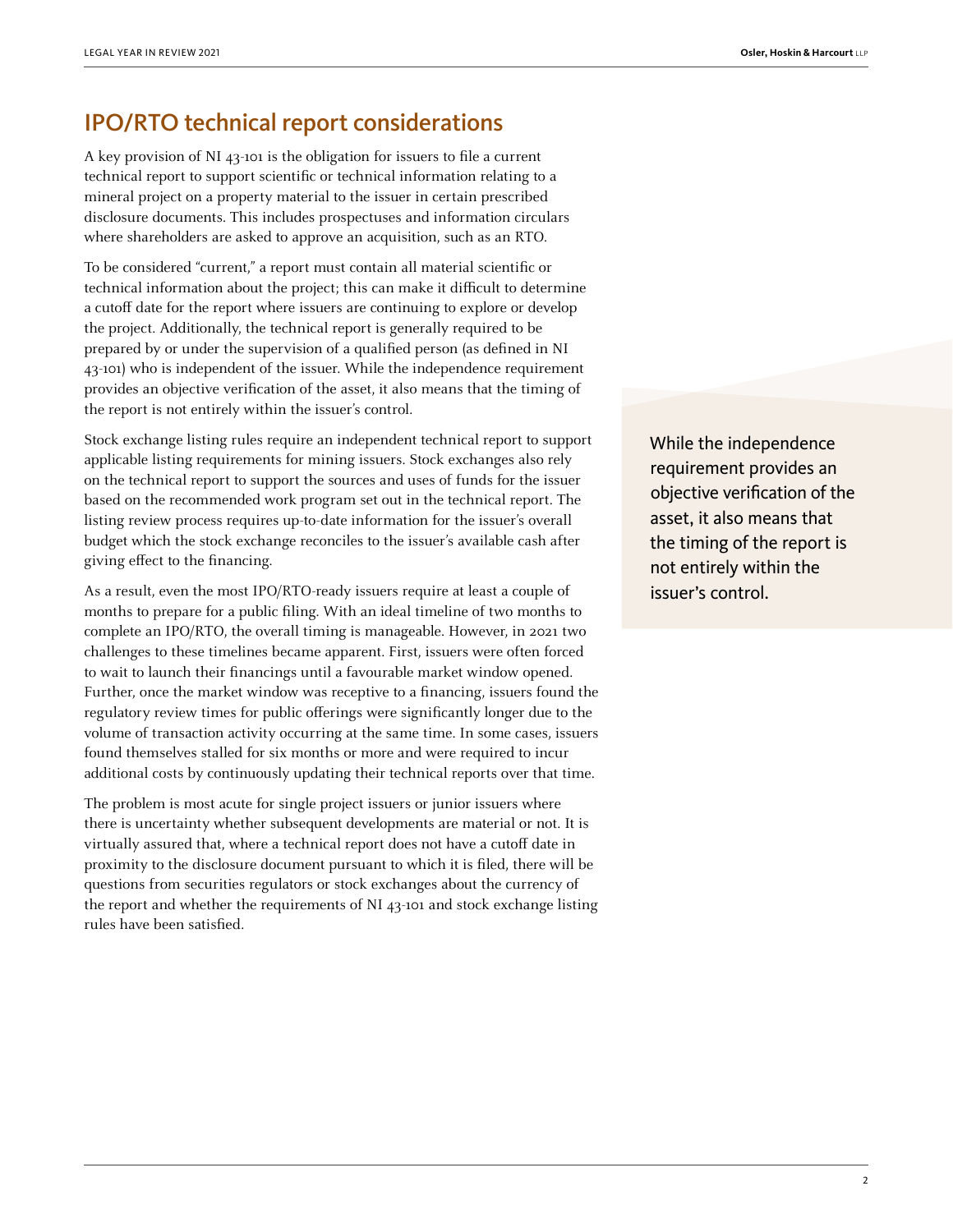While there is no magical solution to this problem, there are some steps that issuers can take to minimize the disruption of an extended IPO/RTO process on their projects:

- **Be prepared for delay in work programs** Issuers may need to be flexible in planning work programs taking into account IPO/RTO timing. While this may result in less optimized programs from a technical standpoint, it is likely a better outcome than a delay in an IPO or RTO. Issuers should consider logistical timing for things like permitting and assays to ensure results are reflected in the technical report. Non-material work or interpretative preparations for subsequent work programs can be scheduled after the technical report cutoff. Plan ahead to ensure the technical report remains current in the event of IPO/RTO delays.
- **Quarantine results** It is possible to quarantine exploration results with outside contractors (such as assay labs). This may avoid the need to include them in a technical report. The issuer would disclose that work has been done, but that results are pending. There can be issues around the currency of technical reports where significant results are quarantined, however. Issuers should be prepared to provide the qualified person authoring the report with visuals or other preliminary information to offer comfort that nothing in the pending results would invalidate the conclusions in the technical report. This is more feasible for less material work such as infill drilling than work that is material to the project and will influence subsequent work.
- **Update disclosure outside of the technical report** Where additional work is not considered to be material, the issuer can finalize the technical report with a cutoff date that predates any ongoing work. The issuer can then include an update on work completed after the cutoff date of the report in a disclosure document. This way the issuer's disclosure record is up to date without having to manage moving goalposts for the technical report. However, issuers are cautioned that the qualified person authoring the technical report will need to review all subsequent technical information to ensure that it does not impact their conclusions in the report – even if another qualified person is responsible for the disclosure. In addition, the issuer needs to ensure that the budget and work program set out in the technical report are future-oriented with work to be performed utilizing the proceeds of the IPO or RTO and not past work. Disclosure rules require issuers to reconcile sources of funds up to the month end before the prospectus (IPO) or information circular (RTO) and the budget must align with such sources.

Unfortunately there is no perfect solution for the technical report currency dilemma. It is often a source of significant frustration for issuers going to market, especially where there are multiple layers of regulatory review (securities regulators and stock exchanges) and no clear delineation of materiality to the project or the issuer.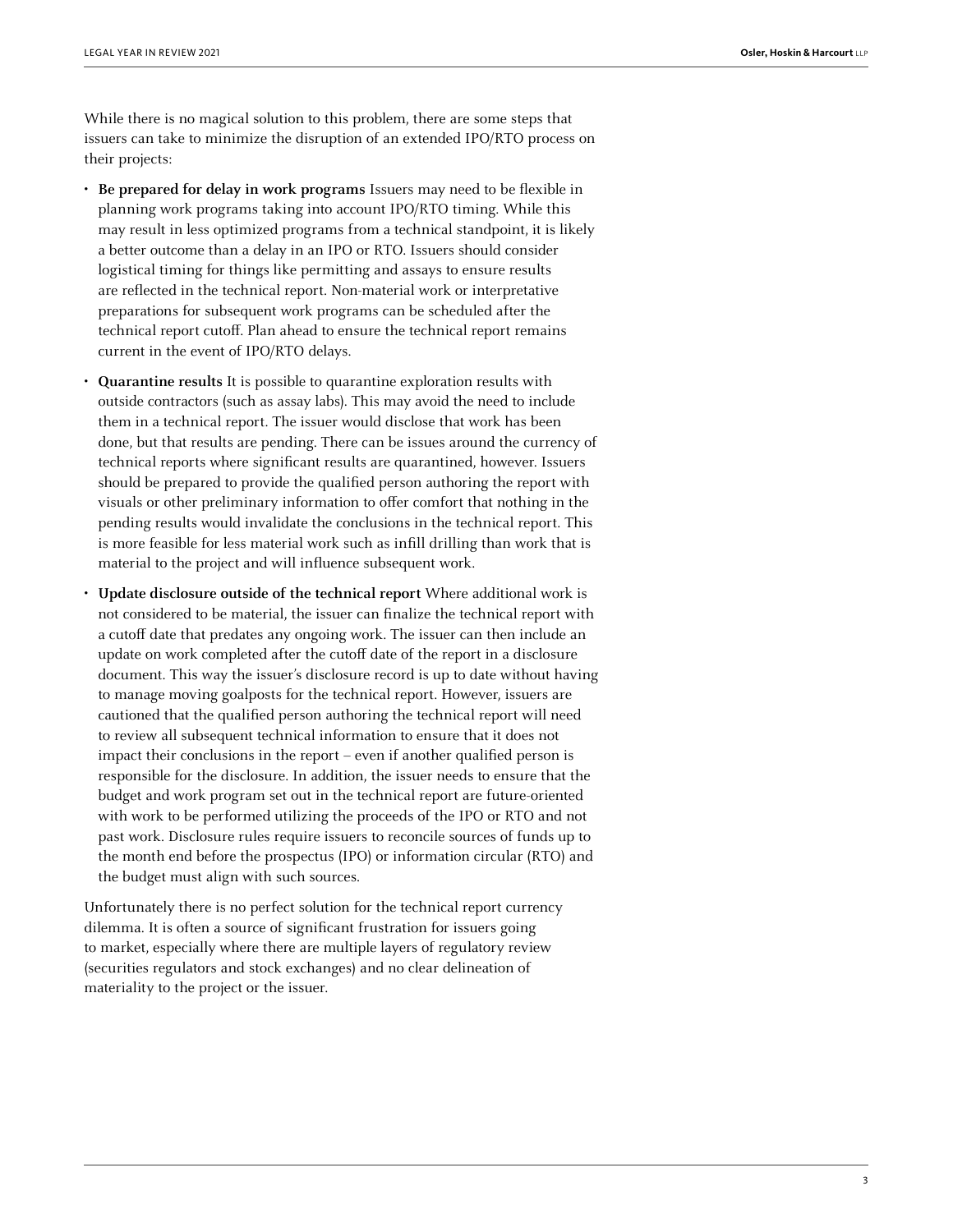# Financing alternatives without a current technical report … changes on the horizon

For many junior issuers, a key implication of not maintaining a "current" technical report is the inability to satisfy the requirements necessary to maintain a current annual information form. The most significant repercussion is the resulting ineligibility to complete a public offering using a short form prospectus – something that is significantly more cost-effective compared to a long form prospectus. From a policy perspective, the benefits of accessing the short form prospectus regime are earned by maintaining a current, fulsome continuous disclosure record. For many issuers, that cost is prohibitive, meaning that many junior mining issuers have been practically limited to private placement financings in the exempt market.

For the past few years, the Canadian Securities Administrators (CSA) have been focused on regulatory burden reduction initiatives, including regarding capital raising. One key concern expressed by market participants, particularly in the junior mining market, is the cost of completing a public offering given the ineligibility of most junior miners to use a short form prospectus. As described in our [Progressive changes in a historic year for capital markets activity](https://legalyearinreview.ca/progressive-changes-in-a-historic-year-for-capital-markets-activity/) article, one of the most recent initiatives proposed by the CSA is intended to fill the gap.

If adopted, the new [Listed Issuer Financing Exemption](https://www.osc.ca/en/securities-law/instruments-rules-policies/4/45-106/csa-notice-and-request-comment-proposed-amendments-national-instrument-45-106-prospectus) will allow issuers who qualify to distribute freely tradeable listed equity securities to the public. Qualifying issuers would generally be limited to raising the greater of \$5,000,000 or 10% of the issuer's market capitalization to a maximum amount of \$10,000,000 in a calendar year. To qualify, issuers must have their securities listed on a Canadian stock exchange, have been a reporting issuer for at least 12 months, have filed all timely and periodic disclosure documents, and have an "active business." Although the proposed revisions to add the Listed Issuer Financing Exemption to National Instrument 45-106 – Prospectus Exemptions do not expressly describe what constitutes an active business, we expect that the CSA will take a reasonably liberal approach to the application of the requirement for mining issuers, such that issuers with early stage exploration properties that have limited work programs will still qualify.

Importantly, the offering document requirement by the Listed Issuer Financing Exemption would not trigger the technical report requirement under NI 43-101. As such, issuers can rely on the exemption to complete a financing through distribution of freely tradeable shares (without the corresponding private placement liquidity discount) without having to assess the currency of their technical reports. We expect that this exemption, if adopted, will offer an excellent financing tool for mining issuers who are not eligible to file a short form prospectus, whose technical reports may not be current and who require capital to fund their work programs in order to advance their projects and technical disclosure.

For many junior issuers, a key implication of not maintaining a "current" technical report is the inability to satisfy the requirements necessary to maintain a current annual information form.